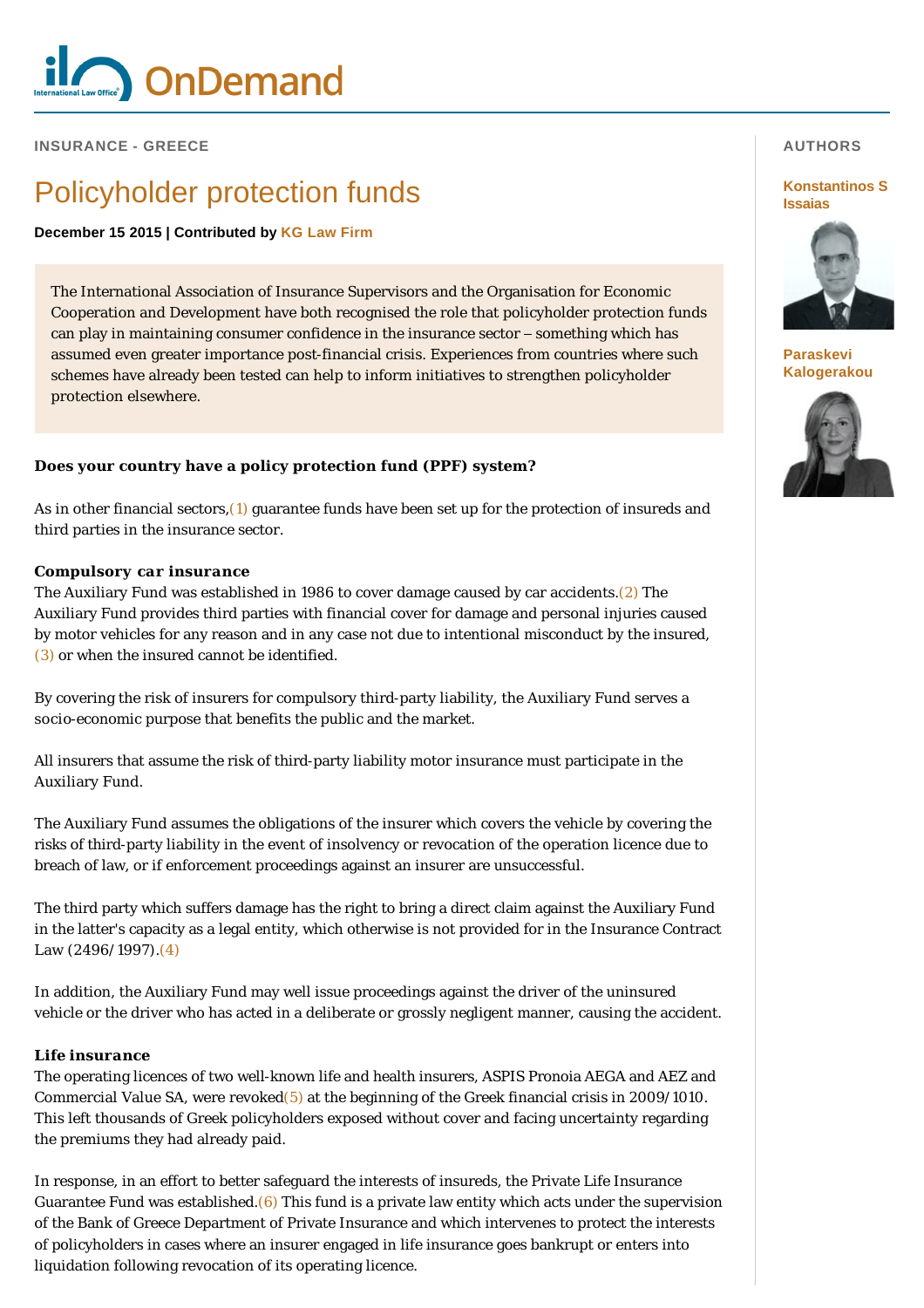#### **Who is responsible for generating this fund?**

#### *Auxiliary Fund*

All insurers engaged in third-party liability insurance for car accidents automatically become members of the Auxiliary Fund, whether they are established in Greece or acting on the basis of the freedom to provide services regime. Following recent adjustments, the contribution payable amounts to 6% of the gross insurance premium.

### *Private Life Insurance Guarantee Fund*

The following should become members of the Private Life Insurance Guarantee Fund:

- insurers established in Greece;
- branches of insurers of non-EU countries;
- branches of insurers of other EU or European Economic Area member states; and
- <sup>l</sup> insurers engaged in cross-border services on the basis of the freedom to provide services regime[.\(7\)](#page-3-5)

The contribution to the Private Life Insurance Guarantee Fund is up to 1.5% of the total annual gross premium, half of which is payable by the insurers, members of the Private Life Insurance Guarantee Fund, and the other half by the insureds. $(8)$  The contribution is shown in each life insurance policy and is exempt from taxes or duties.

It has been claimed that the obligatory nature of the contribution acts as a disincentive to buy insurance and that the percentage is too high, as it is higher than contributions for other similar funds in the European Union.

Insurers must pay the contribution for all policies concluded or renewed during a two-month period within one month of that period ending.

#### **What do insurers gain from contributing to the fund?**

Insurance activity is enhanced by the operation of PPF in the local insurance market. Risk gaps within the insurance market are mitigated, which could otherwise allow the public to be distracted from the benefits provided by the insurance sector. Insurers are obliged by law to participate in PPF in order to contribute to the protection of the insurance transactions, which in turn boosts public trust in insurers.

### **What is the impact on the insured?**

### *Auxiliary Fund*

The benefits of the Auxiliary Fund are self-evident: it provides the public with peace of mind in cases where uninsured vehicles are involved in car accidents or where the driver who caused the damage or injuries cannot be identified. Similarly, insureds and third parties are insured where there are solvency issues or an insurer's licence has been revoked.

It has been claimed that the legal limits on Auxiliary Fund protection are too low. In particular, in regard to moral damages (ie, damages awarded by the courts in case of death or injury for pain and suffering), a case currently before the Plenary Assembly of the Supreme Court centres on whether the limits provided by law should be observed or whether the law imposing such limits breaches the Constitution.

### *Private Life Insurance Guarantee Fund*

Life insurance policyholders are happy with the premiums they pay, since they are safeguarded against unfortunate events and solvency risks which may arise, for example, as a result of the financial crisis.

The Private Life Insurance Guarantee Fund replaces an insolvent insurer from the date on which it is declared insolvent or its operating licence is revoked and assumes the obligations arising from the life insurance policies. The fund further replaces the insurer in all ongoing litigation and pending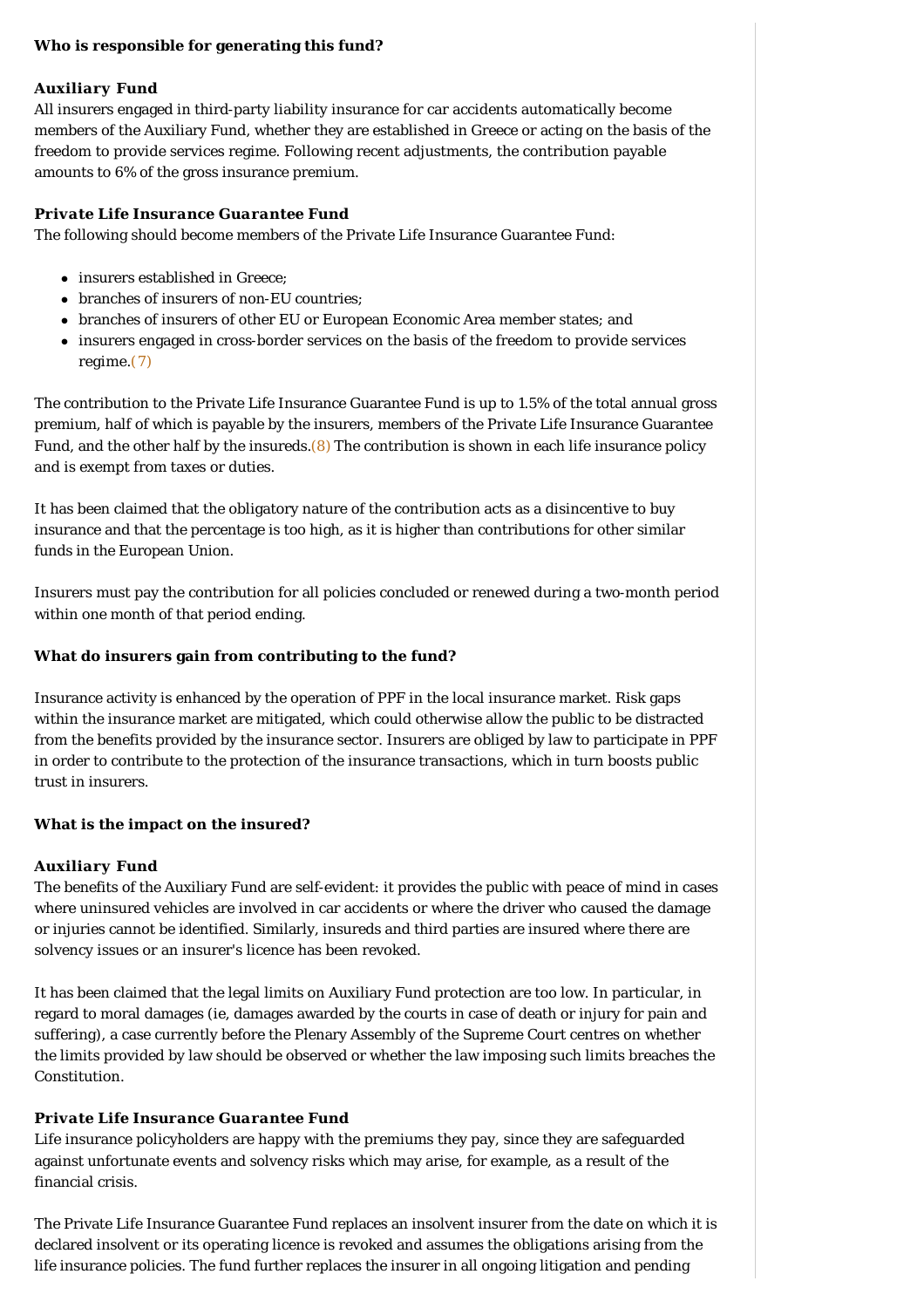disputes, and manages its assets.

However, despite the obvious benefits, the limits imposed by law on the monetary cover provided to insureds (ie, up to €30,000 per insured in case of redemption of life insurance policies and up to €60,000 per insured in case of death or permanent total disability) have been criticised.

#### **What have been the practical experiences of PPFs to date?**

Less than two years after it was established, the Private Life Insurance Guarantee Fund was called to settle the claims of insureds of VDV Leben International AEAZ, an insurer whose licence was revoked on January 10 2011. The insurer had no major assets and was subject to liquidation in accordance with the insurance legislation.

The Private Life Insurance Guarantee Fund was responsible for paying all verified claims arising from the insurance policies of the insolvent insurer. As a result, the Private Life Insurance Guarantee Fund paid €16.7 million – representing 47% of the total claims verified.

# **To what extent can PPFs encourage and enable underpricing of coverage (and even fraud) by insurance company executives, and what can be done to revise executive compensation rules to combat this?**

In the light of EU guidelines dealing with insurance guarantee funds,  $(9)$  the Greek legislature attempted to regulate and supervise the operation of life insurers by introducing the Private Life Insurance Guarantee Fund and its Management Committee, which is composed of insurers (Articles 9, 11 and 12 of Law 3867/2010).

It is hoped that this self-regulation regime will prevent any attempts to abuse the existence of funds and assist in combatting unfair competition.

# **What role does the insurance regulator play in this framework? Can the regulator be held liable for failing to protect the insureds in the event of an insurer being declared insolvent?**

Since the regulator is responsible for the financial supervision of insurers – including the protection of the interests of insureds, third parties and the public – in principle it could be held liable for any acts or omissions in the performance of its duties.

In practice, in actions filed by policyholders and insureds of Aspis Pronoia, whose operating licence was revoked and which entered into liquidation, the Council of State has hel[d\(10\)](#page-3-8) that the liability of the state and its organs (ie, civil servants) exists only in case of major fault on the part of the regulator. The Supreme Administrative Court has also foun[d\(11\)](#page-3-9) that the facts surrounding Aspis Pronoia did not justify the triggering of such liability.

Within the reasoning of this decision, the court held that the introduction of the law on the Private Life Insurance Guarantee Fund, which protected the insureds in that case, was a fundamental reason why the general basis of liability $(12)$  for acts or omissions of state organs cannot apply directly in cases where the action is brought against the regulator for acts or omissions of its officers in the performance of their supervisory duties.[\(13\)](#page-3-11)

*[For further information on this topic please contact K](http://www.internationallawoffice.com/gesr.ashx?l=7Q9Y26K)[onstantinos S Issaias](http://www.internationallawoffice.com/gesr.ashx?l=7Q9Y26G) [or Paraskevi](http://www.internationallawoffice.com/gesr.ashx?l=7Q9Y26K)  Kalogerakou at KG Law Firm by telephone (+30 210 8171 500) or email ([k.issaias@kglawfirm.gr](mailto:k.issaias@kglawfirm.gr?subject=Article%20on%20ILO) or [p.kalogerakou@kglawfirm.gr](mailto:p.kalogerakou@kglawfirm.gr)). The KG Law Firm website can be accessed at [www.kglawfirm.gr](http://www.internationallawoffice.com/gesr.ashx?l=7Q9Y26N).*

### **Endnotes**

<span id="page-2-0"></span>(1) Guarantee funds intended to protect customers of financial sector firms are established and operate in Greece in accordance with the respective EU directives (ie, for credit institutions, the Deposit Guarantee and Investment Fund; for investment firms, the Co-guarantee Fund; and for credit risks relating to the settlement of the stock exchange transactions, the Auxiliary Fund).